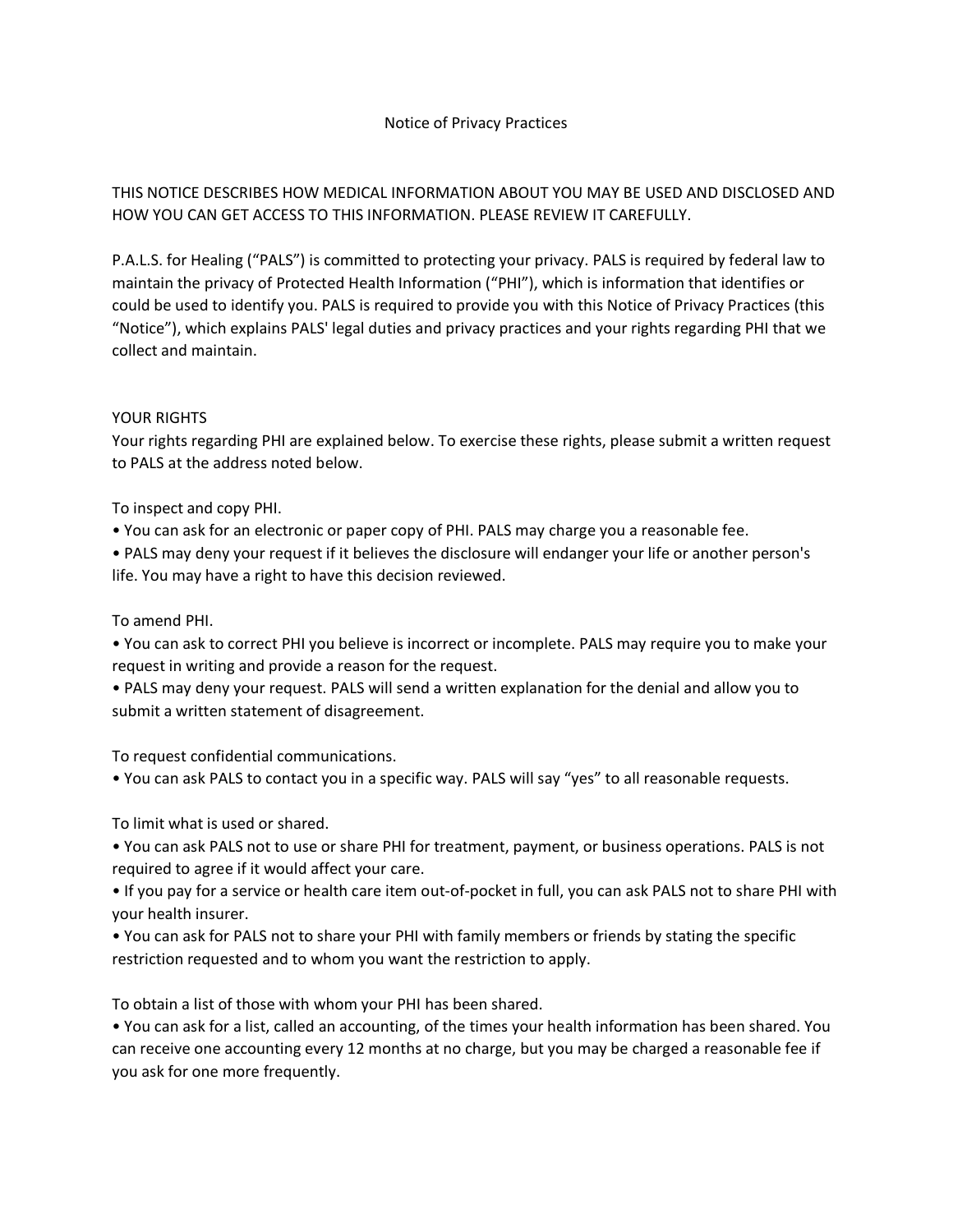To receive a copy of this Notice.

• You can ask for a paper copy of this Notice, even if you agreed to receive the Notice electronically.

To choose someone to act for you.

• If you have given someone medical power of attorney or if someone is your legal guardian, that person can exercise your rights.

To file a complaint if you feel your rights are violated.

• You can file a complaint by contacting PALS using the following information:

PALS for Healing

6100 Oak Tree Blvd. STE 200 Independence, OH 44131

Misty Ramos-Saviano, ED

(330) 518-8334

• You can file a complaint with the U.S. Department of Health and Human Services Office for Civil Rights by sending a letter to 200 Independence Avenue, S.W., Washington, D.C. 20201, calling 1-877-696-6775, or visiting www.hhs.gov/ocr/privacy/hipaa/complaints/.

• PALS will not retaliate against you for filing a complaint.

Non-profit fundraising communications.

• As a non-profit, we may email, call, contact you via US mail for fundraising efforts, we never market or sell personal information. You can ask not to be contacted via phone or US mail for fundraising efforts. However, if you are a current client and you opt-out of emails, you will risk not being able to communicate with us and your therapist.

#### OUR USES AND DISCLOSURES

1. Routine Uses and Disclosures of PHI

PALS is permitted under federal law to use and disclose PHI, without your written authorization, for certain routine uses and disclosures, such as those made for treatment, payment, and the operation of our business. PALS typically uses or shares your health information in the following ways:

#### To treat you.

- PALS can use and share PHI with other professionals who are treating you.
- Example: Your primary care doctor asks about your mental health treatment.

To run the health care operations.

- PALS can use and share PHI to run the business, improve your care, and contact you.
- Example: PALS uses PHI to send you appointment reminders or communicate with your therapist.

## To bill for your services.

- PALS can use and share PHI to bill and get payment from health plans or other entities.
- Example: PALS gives PHI to your health insurance plan so it will pay for your services.

2. Uses and Disclosures of PHI That May Be Made Without Your Authorization or Opportunity to Object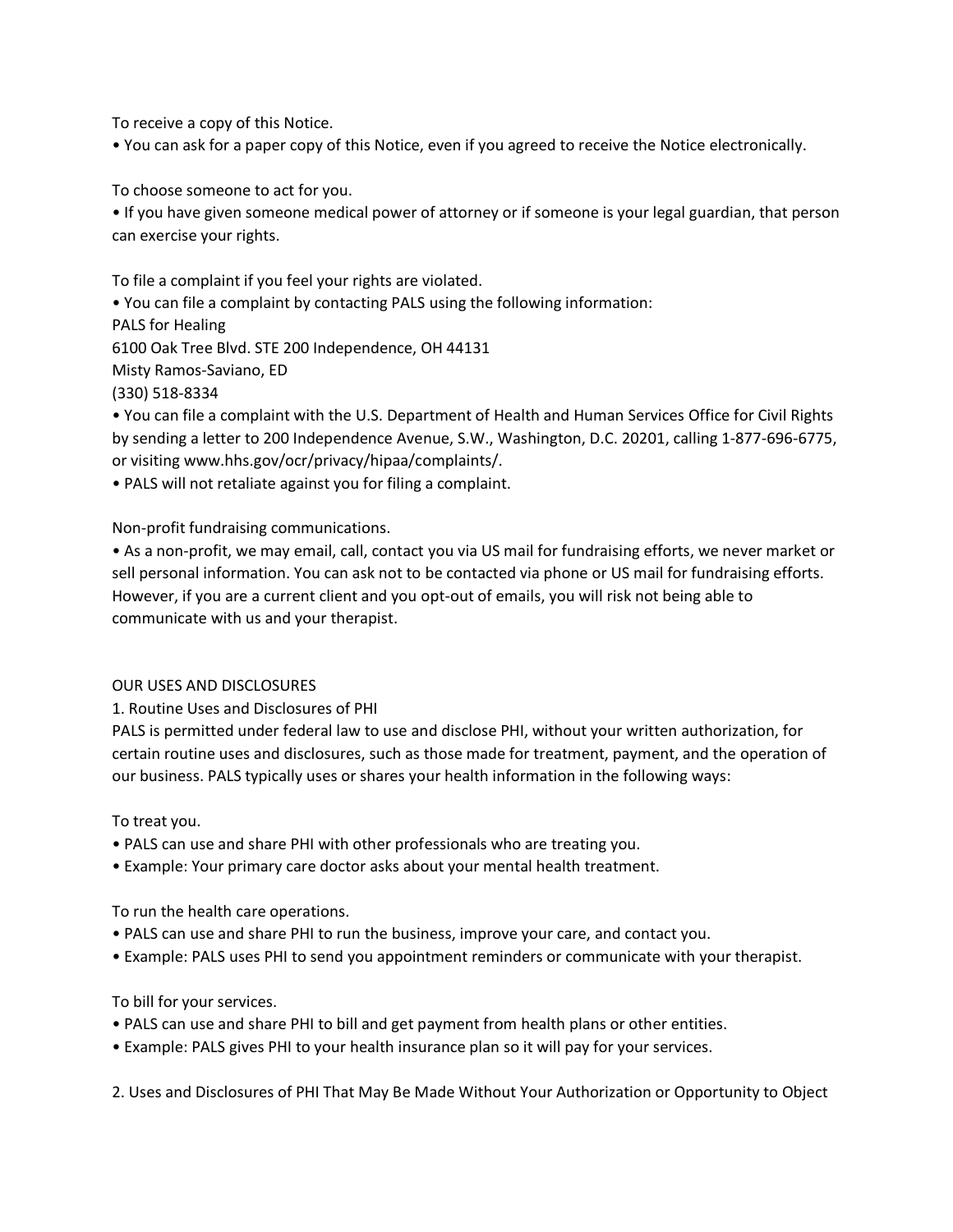PALS may use or disclose PHI without your authorization or an opportunity for you to object, including:

To help with public health and safety issues

• Public health: To prevent the spread of disease, assist in product recalls, and report adverse reactions to medication.

• Required by the Secretary of Health and Human Services: We may be required to disclose your PHI to the Secretary of Health and Human Services to investigate or determine our compliance with the requirements of the final rule on Standards for Privacy of Individually Identifiable Health Information.

• Health oversight: For audits, investigations, and inspections by government agencies that oversee the health care system, government benefit programs, other government regulatory programs, and civil rights laws.

• Serious threat to health or safety: To prevent a serious and imminent threat.

• Abuse or Neglect: To report abuse, neglect, or domestic violence.

To comply with law, law enforcement, or other government requests

- Required by law: If required by federal, state, or local law.
- Judicial and administrative proceedings: To respond to a court order, subpoena, or discovery request.
- Law enforcement: For law locate and identify you or disclose information about a victim of a crime.

• Specialized Government Functions: For military or national security concerns, including intelligence, protective services for heads of state, or your security clearance.

• National security and intelligence activities: For intelligence, counterintelligence, protection of the President, other authorized persons, or foreign heads of state, for purpose of determining your own security clearance and other national security activities authorized by law.

• Workers' Compensation: To comply with workers' compensation laws or support claims.

To comply with other requests

- Coroners and Funeral Directors: To perform their legally authorized duties.
- Organ Donation: For organ donation or transplantation.
- Research: For research that has been approved by an institutional review board.
- Inmates: PALS created or received your PHI in the course of providing care.
- Business Associates: To organizations that perform functions, activities, or services on our behalf.

3. Uses and Disclosures of PHI That May Be Made With Your Signed Authorization or Opportunity to Object

Unless you object, PALS may disclose PHI:

To your family, friends, or others if PHI directly relates to that person's involvement in your care.

If it is in your best interest because you are unable to state your preference.

4. Uses and Disclosures of PHI Based Upon Your Written Authorization PALS must obtain your written authorization to use and/or disclose PHI for the following purposes:

Marketing, education, grant reporting, and psychotherapy notes.